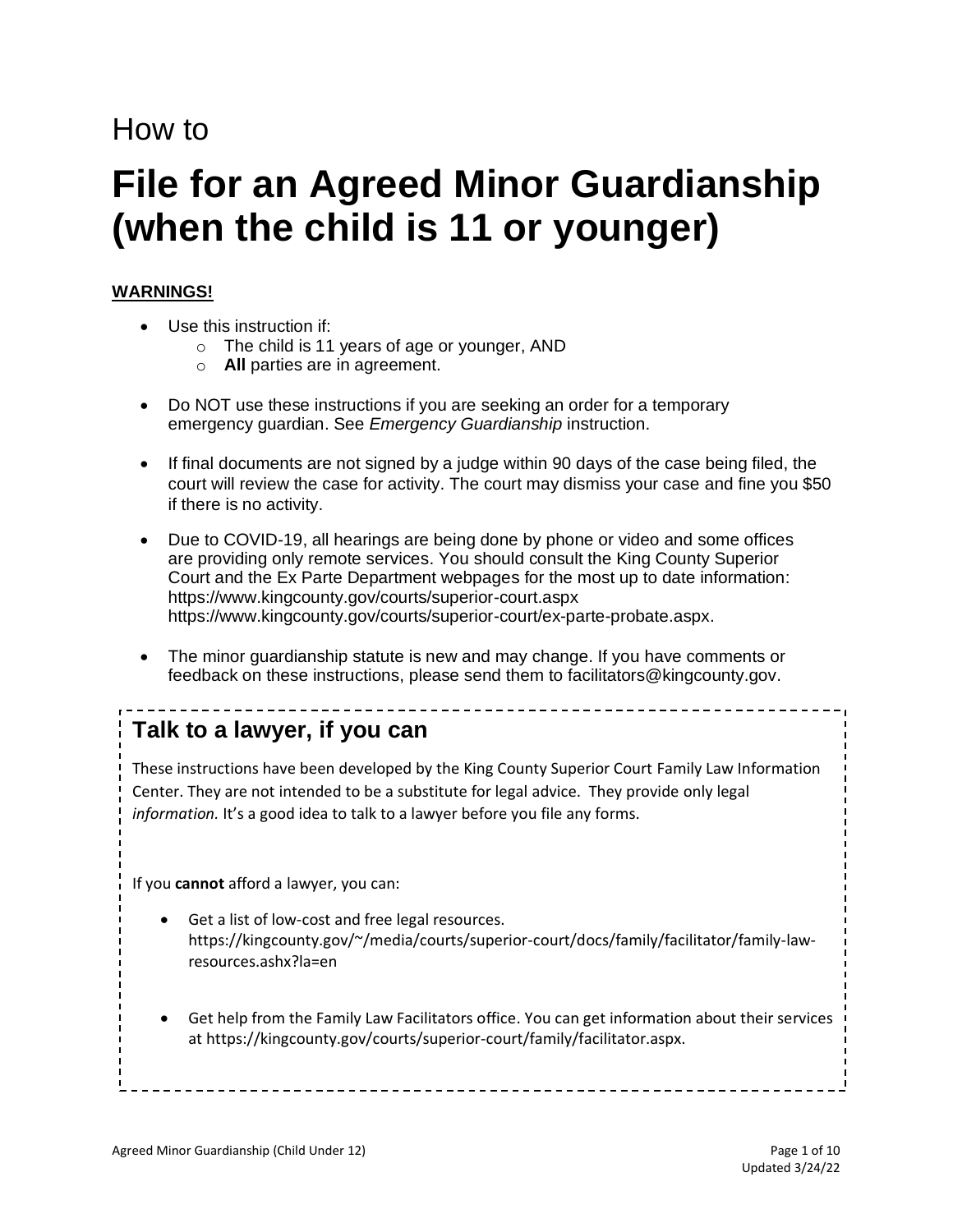# **Step 1: Fill out these forms.**

# **All of these forms can be downloaded at: [www.courts.wa.gov/forms/](http://www.courts.wa.gov/forms/)**

| <b>Form Name</b>                                                          | <b>Form Number</b> | <b>Notes</b>                                                                       | <b>Completed</b> |
|---------------------------------------------------------------------------|--------------------|------------------------------------------------------------------------------------|------------------|
| <b>Confidential Information Sheet</b>                                     | <b>GDN M 410</b>   |                                                                                    | п                |
| Summons                                                                   | <b>GDN M 001</b>   |                                                                                    | H                |
| Minor Guardianship Petition                                               | <b>GDN M 103</b>   |                                                                                    | - 1              |
| <b>Declaration Explaining</b><br><b>Reasons for Minor</b><br>Guardianship | <b>GDN M 104</b>   | Explain the reasons for<br>why the court should<br>grant the minor<br>guardianship | ΙI               |
| <b>Parent's Consent to Minor</b><br>Guardianship                          | <b>GDN M 304</b>   | One for each legal<br>parent                                                       | $\Box$           |
| <b>Residential Schedule</b>                                               | <b>GDN M 105</b>   | Fill this out the way that<br>you would like the court<br>to decide                | П                |
| Notice of Hearing about a<br><b>Minor Guardianship Petition</b>           | <b>GDN M 102</b>   | See Step 4 for<br>information on filling in<br>the hearing date in this<br>form.   |                  |
| Motion for DCYF Order                                                     | <b>GDN M 404</b>   |                                                                                    |                  |
| Order to DCYF to Release<br><b>CPS</b> Information                        | <b>GDN M 405</b>   |                                                                                    |                  |

# **These forms can be downloaded at:<http://www.kingcounty.gov/courts/clerk/forms.aspx>**

| <b>Form Name</b>                                                 | <b>Form Number</b> | <b>Notes</b>                                                          | <b>Completed</b> |
|------------------------------------------------------------------|--------------------|-----------------------------------------------------------------------|------------------|
| Case Assignment Area<br>Form & Case Index<br><b>Cover Sheets</b> |                    |                                                                       |                  |
| <b>Sixty Day Hearing</b><br>?hecklist                            |                    | Complete and file at least two<br>weeks before your 60 day<br>hearing |                  |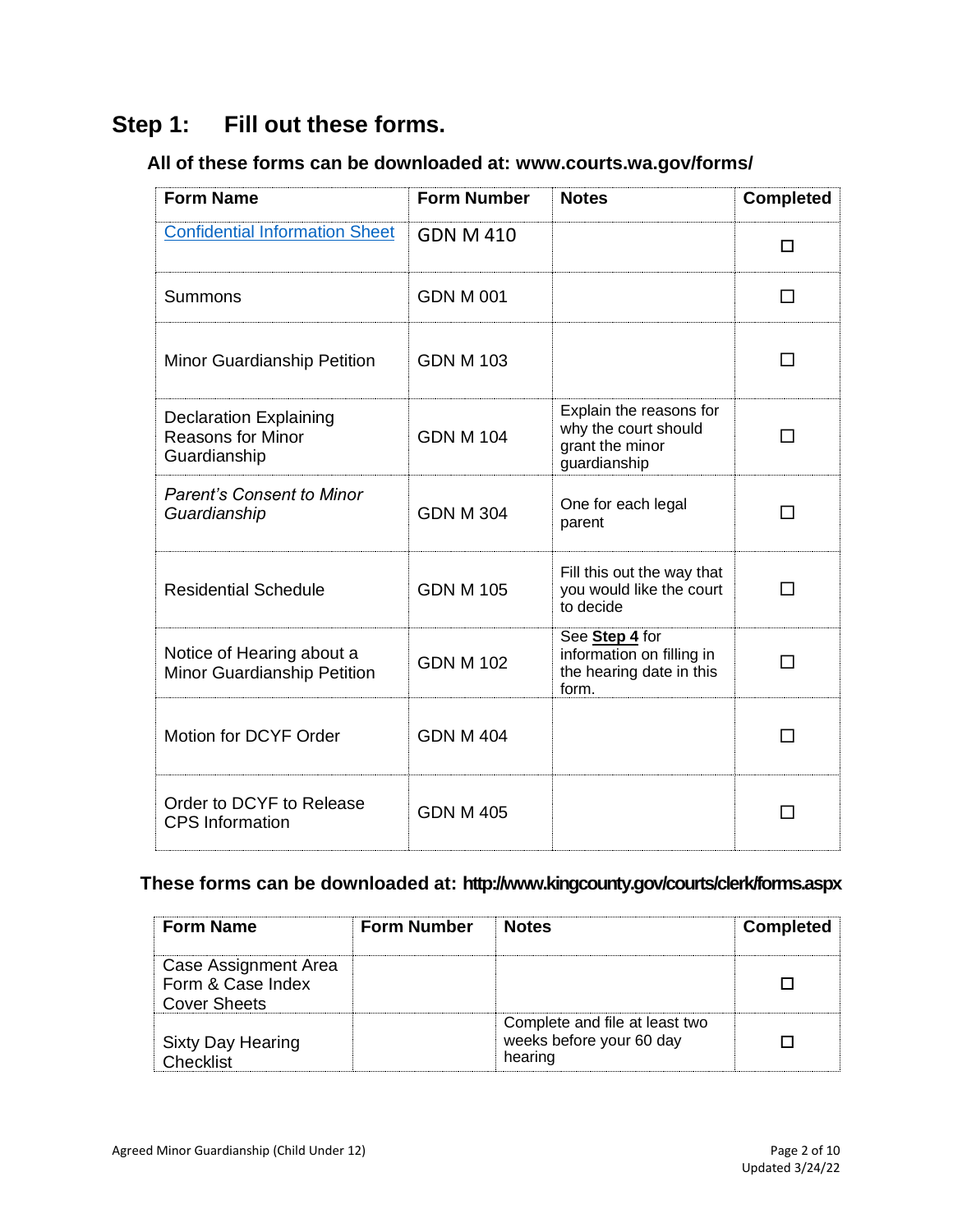# **Fill out these forms if the child is – or might be – a member of an Indian tribe:**

| <b>Form Name</b>                                                     | <b>Form Number</b> | <b>Notes</b>                                                                                                                                                    | <b>Completed</b> |
|----------------------------------------------------------------------|--------------------|-----------------------------------------------------------------------------------------------------------------------------------------------------------------|------------------|
| Indian Child Welfare Act Notice GDN M 401                            |                    | If the child is, or may be, a<br>member of an Indian tribe, send<br>this Notice to the Department of<br>the Interior, Bureau of Indian<br>Affairs               |                  |
| <b>Proof of Mailing (Indian Child)</b><br><b>Welfare Act Notice)</b> | <b>GDN M 403</b>   |                                                                                                                                                                 |                  |
| <b>ICWA Notice-Attachment for</b><br><b>Additional Child</b>         | <b>GDN M 402</b>   | If there is more than one child<br>who may be a member of an<br>Indian tribe involved in the Non-<br>Parent case, use this form for<br>any additional children. |                  |

#### **If you are asking for child support, you need to fill out these forms:**

| <b>Form Name</b>                         | <b>Form Number</b>   | <b>Notes</b>                                                                                                                                  | <b>Completed</b> |
|------------------------------------------|----------------------|-----------------------------------------------------------------------------------------------------------------------------------------------|------------------|
| <b>Child Support Worksheets</b>          | WSCSS-<br>Worksheets | <b>Online Child Support</b><br>Calculation software is<br>available at:<br>https://fortress.wa.gov/ds<br>hs/dcs/SSGen/Home/Qui<br>ckEstimator |                  |
| Child Support Schedule &<br>Instructions | Worksheets.          | Use this information to calculate Child Support                                                                                               |                  |
| <b>Child Support Order</b>               | FL All Family<br>130 | Fill this out the way that you<br>would like the Commissioner<br>to decide                                                                    |                  |

#### **Step 2: Make copies.**

#### **What documents do I need to copy to serve on the other parties?**

- *Summons*
- *Petition for Minor Guardianship*
- *Declaration Explaining Reasons for Minor Guardianship*

#### **How many copies?**

▪ **Original** set to file with the Clerk's Office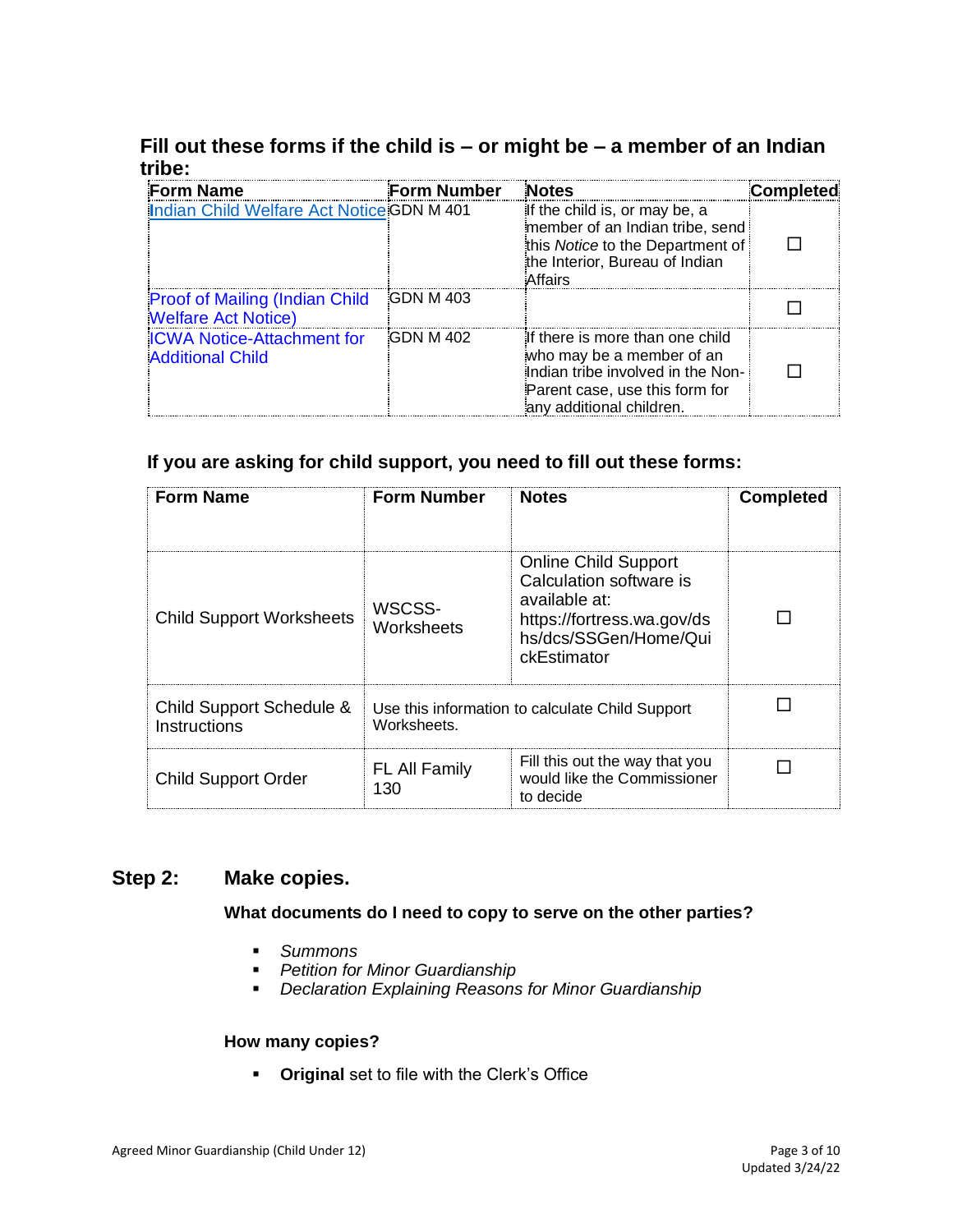- **Copy 1** for your personal records. These copies are not limited to the three listed above.
- **Other Copies**  you must make a copy for each party listed in the *Notice of Hearing About Minor Guardianship Attachment.* This includes:
	- o each parent
	- o any person with court-ordered custody or guardianship
	- $\circ$  anyone who had custody of the child at least 60 days in the last two years
	- $\circ$  the child's grandparents
	- $\circ$  any adult siblings of the child
	- o the child's conservator
	- $\circ$  the proposed guardian requested by either parent or the child.

#### **Step 3: Start (file) your case.**

#### **A. The Clerk may ask you to pay a filing fee.**

If your petition is asking to appoint a relative of the child as a guardian, the Clerk's Office will automatically waive the filing fee.

If you cannot afford to pay the fee, apply to waive the fee. The application is here:

- For [Kent:](file://///scstore/common/ERCM-FLIC/Instructions%20&%20Forms/AUG2020%20FLIC%20INSTRUCTION%20REVIEW/Kent) [http://www.kingcounty.gov/~/media/courts/Clerk/forms/waive-ff-inst](http://www.kingcounty.gov/~/media/courts/Clerk/forms/waive-ff-inst-kent.ashx?la=en)[kent.ashx?la=en](http://www.kingcounty.gov/~/media/courts/Clerk/forms/waive-ff-inst-kent.ashx?la=en)
- For [Seattle:](file://///scstore/common/ERCM-FLIC/Instructions%20&%20Forms/AUG2020%20FLIC%20INSTRUCTION%20REVIEW/Seattle) [http://www.kingcounty.gov/~/media/courts/Clerk/forms/waive-ff-inst](http://www.kingcounty.gov/~/media/courts/Clerk/forms/waive-ff-inst-sea.ashx?la=en)[sea.ashx?la=en](http://www.kingcounty.gov/~/media/courts/Clerk/forms/waive-ff-inst-sea.ashx?la=en)

The instructions about how to get a fee waiver approved during COVID-19 here:

[https://www.kingcounty.gov/~/media/courts/Clerk/docs/misc/Updated-](https://www.kingcounty.gov/~/media/courts/Clerk/docs/misc/Updated-Instructions-for-Ex-Parte-via-the-Clerk-Fee-Waiver.ashx?la=en)[Instructions-for-Ex-Parte-via-the-Clerk-Fee-Waiver.ashx?la=en](https://www.kingcounty.gov/~/media/courts/Clerk/docs/misc/Updated-Instructions-for-Ex-Parte-via-the-Clerk-Fee-Waiver.ashx?la=en)

#### **B. File your documents.**

You can start (file), your case by either bringing your original forms to the Clerk's Office (room 2C in Kent and E-609 in Seattle),

#### **OR**

You can file your case online on the Clerk's website at: [https://www.kingcounty.gov/court/clerk/documents/efiling.aspx.](https://www.kingcounty.gov/court/clerk/documents/efiling.aspx) If you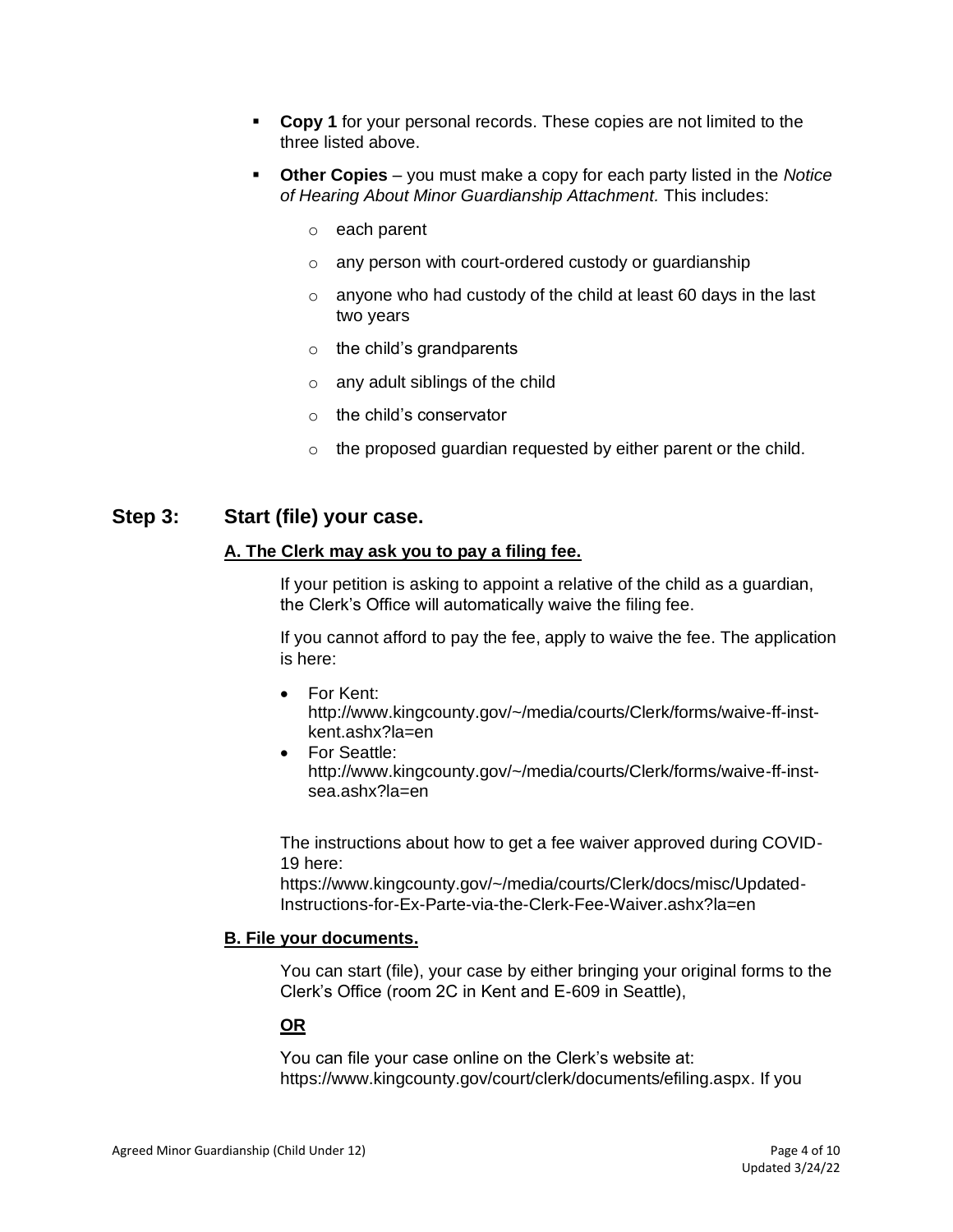have questions about e-filing call 206-477-3000, or email [eServices@kingcounty.gov.](mailto:eServices@kingcounty.gov)

**DO NOT FILE** the *Notice of Hearing about a Minor Guardianship Petition*. You will need to fill in the hearing date before filing and serving this on the other parties. See Step 4.

#### **C. Present your motions.**

To have the court consider your *Motion and Order Directing DCFS/CPS to Release Information* and *Motion to Withhold Certain Documents from the Minor* you must submit them through the Clerk's Office, Ex Parte via the Clerk. Unless your filing fees were waived, you must pay a fee.

You can do this in person, online, or via mail. See the website for more information:

[https://www.kingcounty.gov/courts/clerk/documents/ExParte.aspx.](https://www.kingcounty.gov/courts/clerk/documents/ExParte.aspx)

The Clerk's office will present your motion(s) to a judicial officer on your behalf.

After the order is signed the Clerk will automatically file the original and return a copy of the order to you via the method you requested.

# **Step 4: Complete the** *Notice of Hearing* **form.**

**Fill out the** *Notice of Hearing* **form.** When you file the case, the Clerk's Office will give you an *Order Setting Minor Guardianship Petition Case Schedule.* The order will list your Ex Parte Department Hearing date. Use this date to complete the *Notice of Hearing about a Minor Guardianship Petition.*

**Make copies of the** *Notice of Hearing and Order Setting Minor Guardianship Petition Case Schedule* **forms.** You should make enough copies for each individual identified in Step 2.

# **Step 5: Have the other parties served.**

The *Notice of Hearing Attachment* has two sections that identify all individuals who are entitled to notice either by personal service or other means. Section 1 of the Attachment lists parties who must be personally served:

- each parent
- any person with court-ordered custody or guardianship

You must serve these documents:

- *Notice of Hearing*
- *Summons*
- **Minor Guardianship Petition**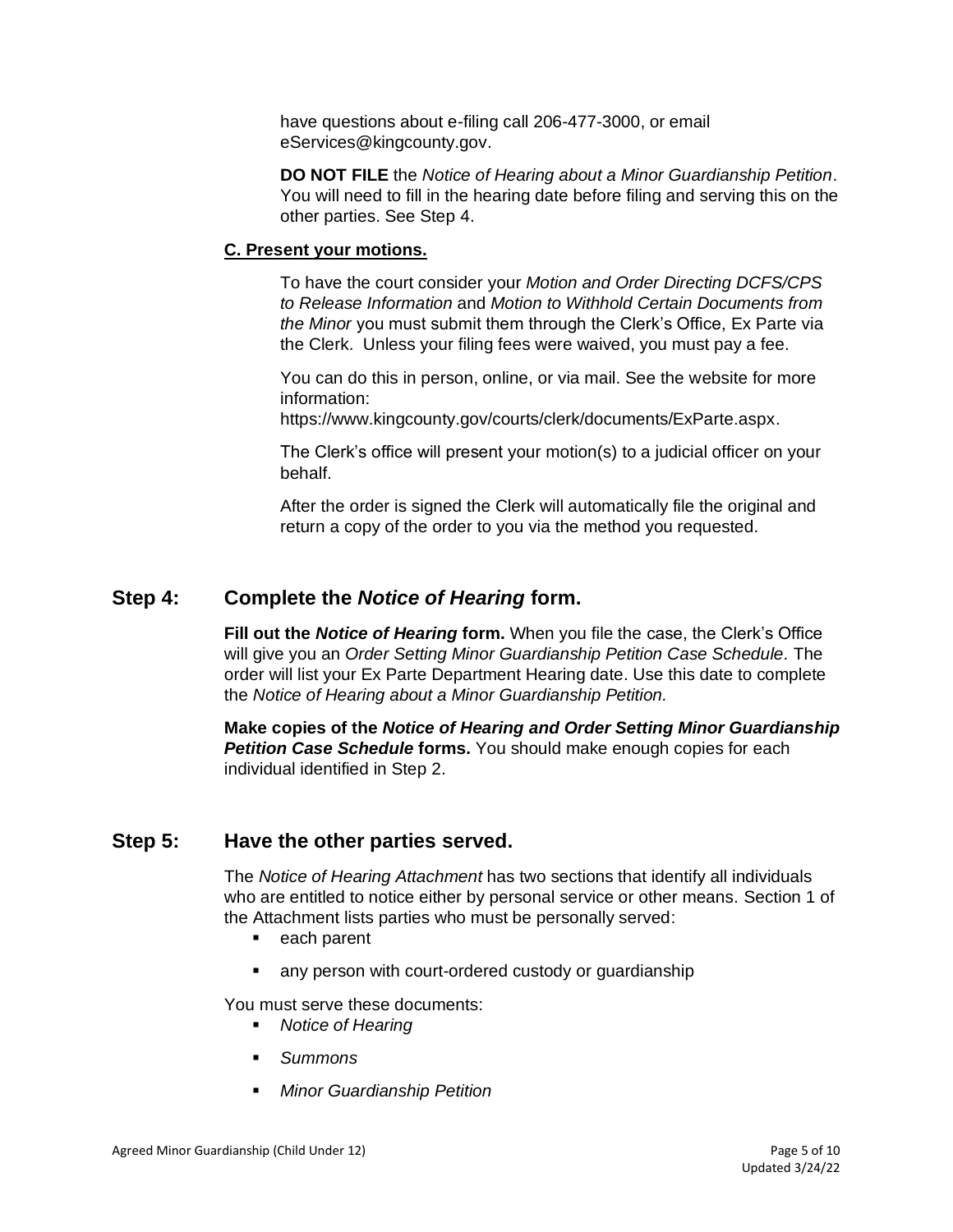- *Reasons for Minor Guardianship*
- **Order Setting Minor Guardianship Petition Case Schedule.**

You must file proof of service with the court within 30 days of starting your case.

#### How to serve

Ask the above parties to sign a *[Service Accepted](https://www.courts.wa.gov/forms/documents/FL%20All%20Family%20117%20Service%20Accepted.doc)* form. Keep copies for your records and file the signed forms with the Clerk's Office.

# **Step 6: Provide notice to other parties.**

#### Who needs notice

Section 2 of the *Notice of Hearing Attachment* lists people who need notice:

- anyone who had custody of the child at least 60 days in the last two years
- the child's grandparents
- any adult siblings of the child
- the child's conservator
- the proposed guardian requested by either parent or the child.

#### What documents

You must provide them a copy of the following documents:

- *Notice of Hearing*
- *Summons*
- *Minor Guardianship Petition*
- *Reasons for Minor Guardianship*
- *Order Setting Minor Guardianship Petition Case Schedule.*

#### How to give notice

The documents must be provided either by mail, or some other way likely to provide notice (for example email, last known mailing address, social media contact, SMS text, hand delivery).

Once you have provided notice, complete the *[Declaration of Service](https://www.courts.wa.gov/forms/documents/GDN%2004%200850%20Decl%20of%20Service%202018%2010.doc)* form. Keep a copy for your own records and file the original with the Clerk's Office.

You may ask the court for permission to waive notice. See *How to Ask to Waive Notice in a Petition for Minor Guardianship* instruction.

# **Step 7: File Washington State Patrol Background checks.**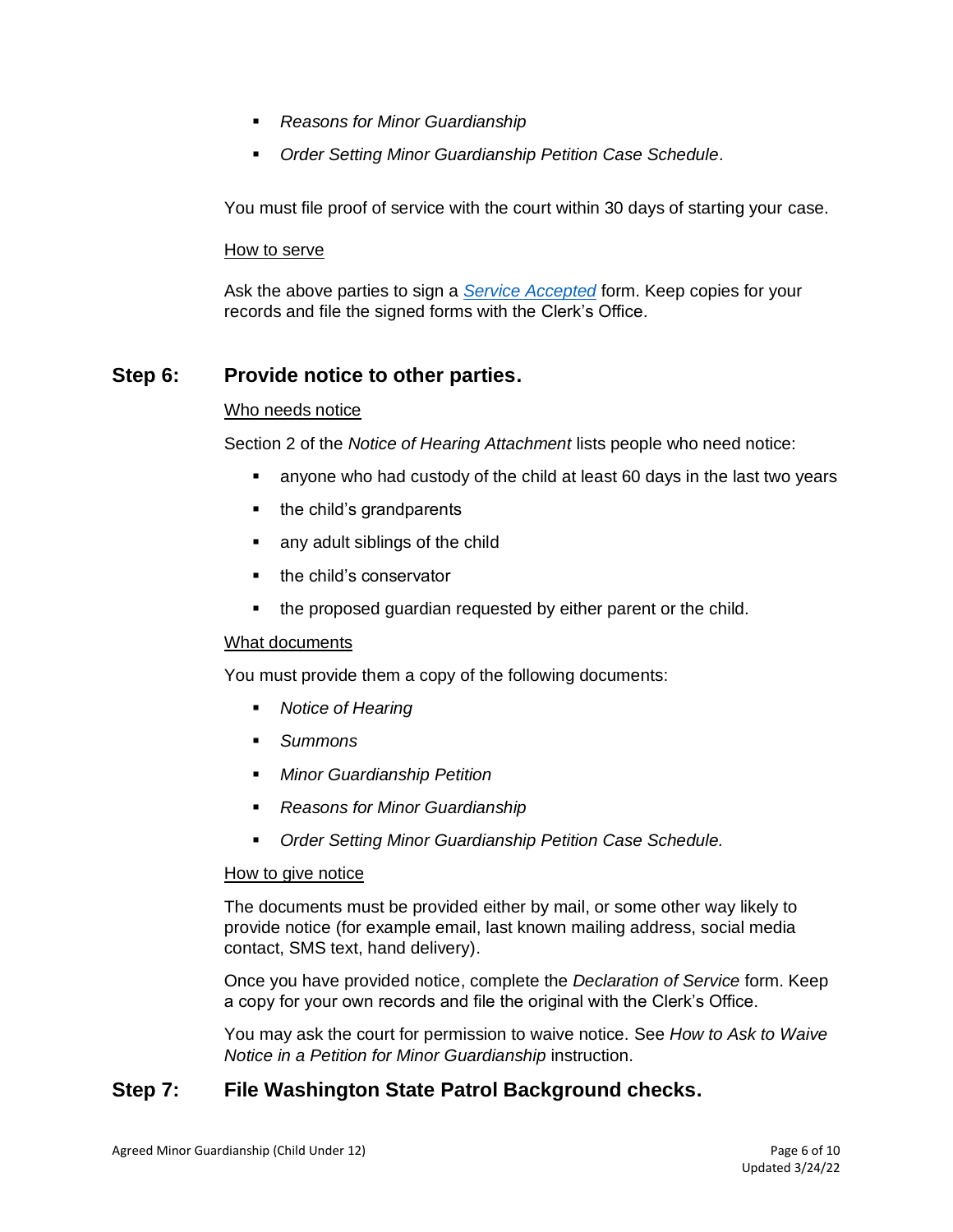Before your hearing, you are required to file a copy of a Washington State Patrol background check for the proposed guardian and all adult members of the guardian's household.

You can print these directly from the Washington State Patrol website here: [https://watch.wsp.wa.gov/Home/Notice?ReturnPage=%2FHome%2FIndex.](https://watch.wsp.wa.gov/Home/Notice?ReturnPage=%2FHome%2FIndex)

To file these with the court, complete the *[Criminal History Cover Sheet \(GDN M](https://www.courts.wa.gov/forms/documents/GDN%20M%20407%20Criminal%20History%20Record%20Cover%20Sheet.pdf)  [407\)](https://www.courts.wa.gov/forms/documents/GDN%20M%20407%20Criminal%20History%20Record%20Cover%20Sheet.pdf)*, attach all reports and file with the Clerk's Office.

# **Step 8: Attend the Guardianship Training.**

The proposed guardian must attend the mandatory lay guardian training within 60 days of the case being filed: *[Washington State Courts -](https://www.courts.wa.gov/guardianportal/index.cfm?fa=guardianportal.title11minor) Guardian Portal.*

# **Step 9: Complete and File the 60 Day Checklist.**

You are required to complete and file a [60 Day Checklist](https://kingcounty.gov/~/media/courts/Clerk/forms/60-day-checklist.ashx?la=en) at least two weeks before your hearing. If you do not file the checklist or it is missing information, the court may set another hearing for you to complete the missing items.

# **Step 10: Give working copies to the Ex Parte Department.**

At least one week before your hearing, you will need to provide the Ex Parte Department with working copies of the documents you filed. There are three ways to provide working copies:

#### **1. Provide electronically**

To provide your working copies electronically, you can use the Clerk's Office website [here.](https://kingcounty.gov/courts/clerk/documents/eWC.aspx) You will be required to pay a fee for this service.

#### **2. Provide via email.**

You can also email your working copies to [scexparteorders@kingcounty.gov.](mailto:scexparteorders@kingcounty.gov)

|           | <b>Ex Parte Department Working Papers Email</b>                           |
|-----------|---------------------------------------------------------------------------|
| $\bullet$ | The subject line of the email should read                                 |
|           | "Working Papers ______(DATE/TIME OF HEARING) - CASE NUMBER<br>(SEA/KNT)." |
| $\bullet$ | Include all parties in the email.                                         |
| $\bullet$ | Attach a copy of all documents you have filed in the case.                |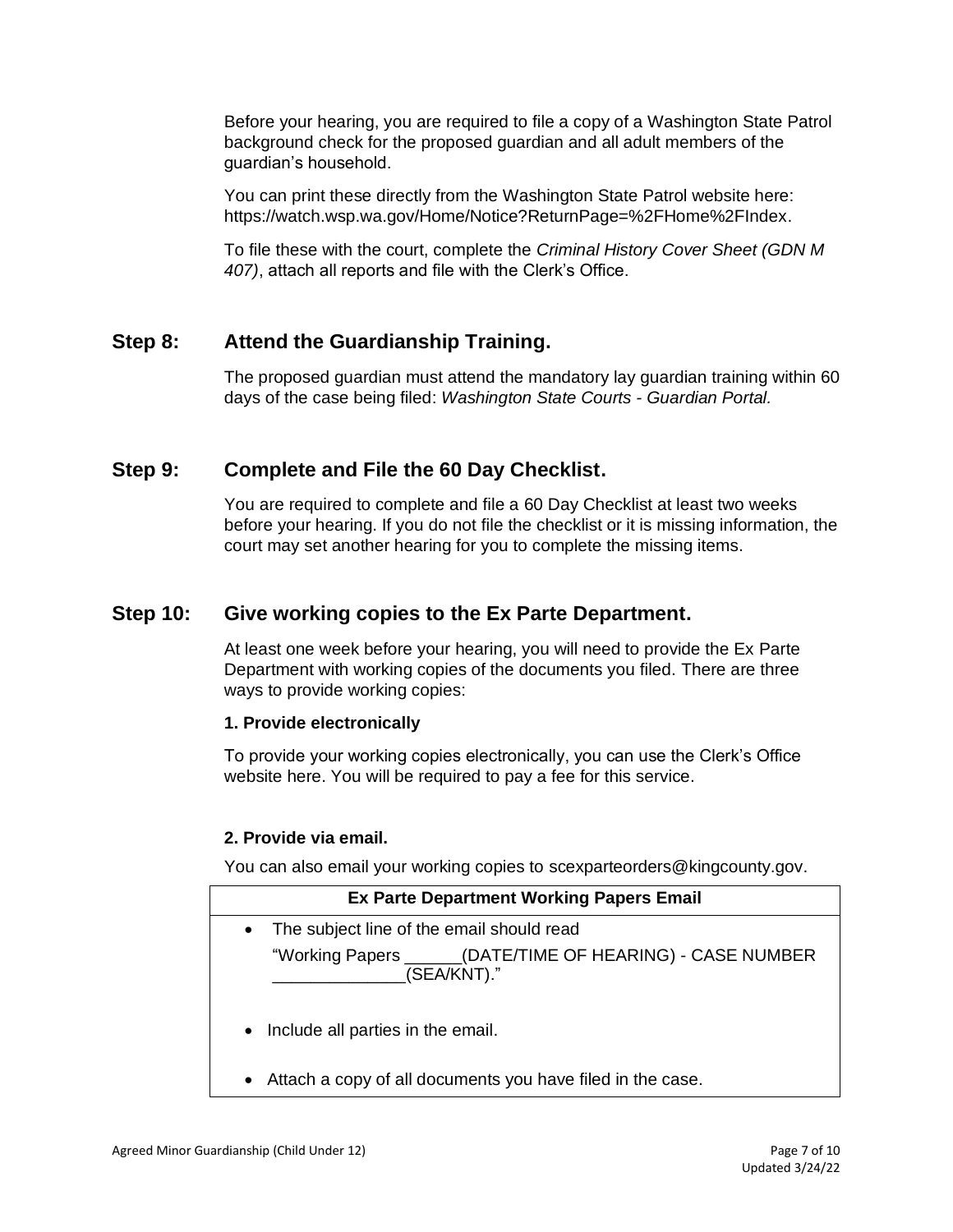#### **3. Provide in person.**

Working papers may be provided in person to the judges' mailroom (C203) in Seattle or Room 2D in Kent) only if email is not an option for you. On the top righthand corner, write:

> WORKING COPIES Hearing:\_\_\_\_\_\_\_\_\_\_\_\_\_\_\_\_\_\_\_\_\_\_\_ [date of the hearing] Ex Parte Department/Minor Guardianship Submitted by:\_\_\_\_\_\_\_\_\_\_\_\_\_\_\_\_\_\_\_ [your name]

# **Step 11: Provide proposed final orders to the Ex Parte Department**

At least one week before your hearing date, email the **completed** documents below to: [SCEXPARTEORDERS@KINGCOUNTY.GOV:](mailto:SCEXPARTEORDERS@KINGCOUNTY.GOV)

| <b>Form Name</b>                                | <b>Form Number</b> | <b>Notes</b>                                                   | <b>Completed</b> |
|-------------------------------------------------|--------------------|----------------------------------------------------------------|------------------|
| Parent's Consent to<br>Minor Guardianship       | GDN M 304          | One for each legal<br>parent                                   |                  |
| Minor Guardianship<br><b>Findings and Order</b> | GDN M 105          | Fill this out the way you<br>would like the court to<br>decide |                  |
| <b>Residential Schedule</b><br>(if requested)   | GDN M 104          | Fill this out the way you<br>would like the court to<br>decide |                  |

#### **If child support is requested, fill out these forms:**

| <b>Form Name</b>                   | <b>Form Number</b>   | <b>Notes</b>                                                                                                                                         | <b>Complete</b> |
|------------------------------------|----------------------|------------------------------------------------------------------------------------------------------------------------------------------------------|-----------------|
| <b>Child Support</b><br>Worksheets | WSCSS-<br>Worksheets | <b>Online Child Support</b><br><b>Calculation software</b><br>is available at:<br>https://fortress.wa.go<br>v/dshs/dcs/SSGen/H<br>ome/QuickEstimator |                 |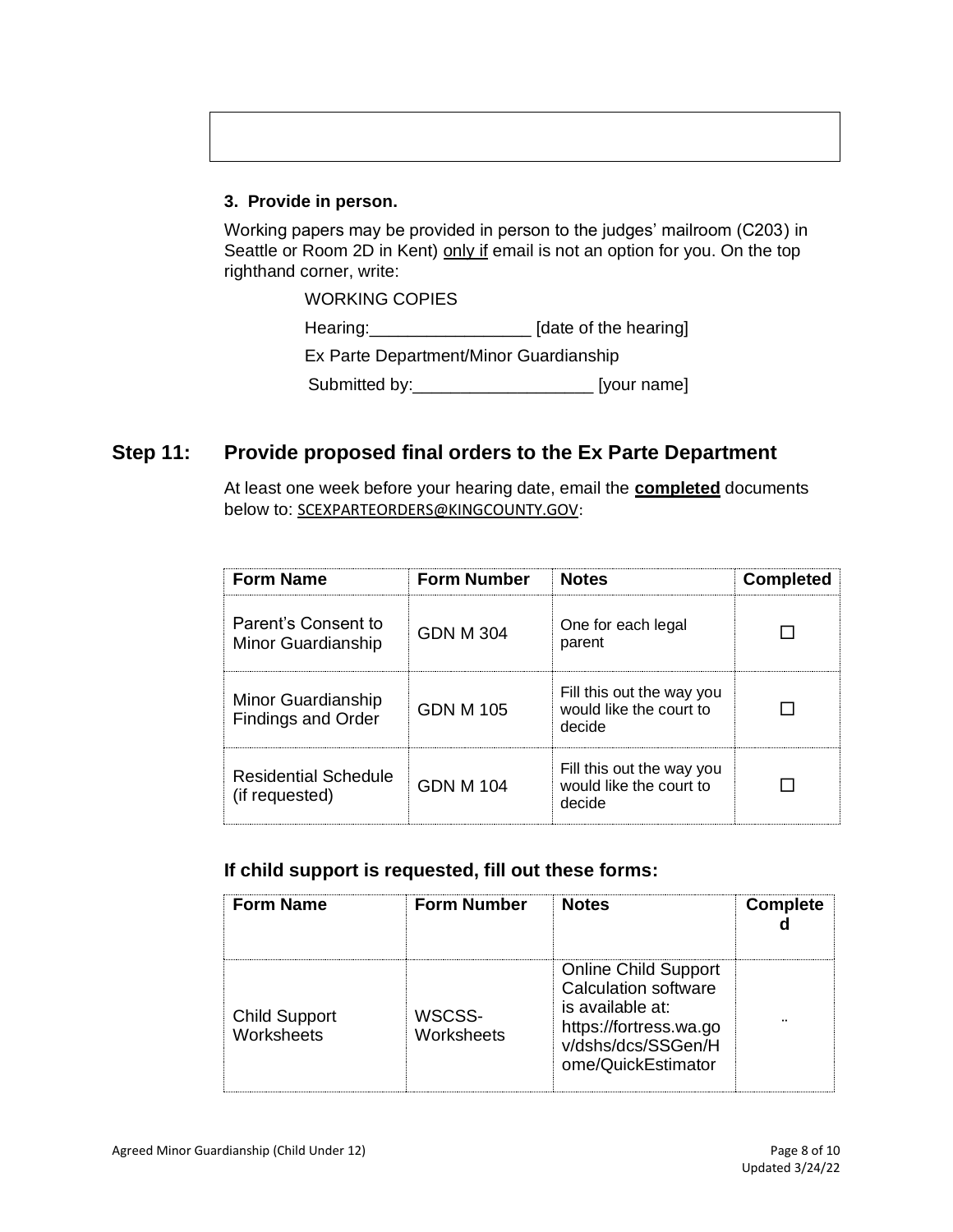| <b>Child Support</b><br>Schedule &<br>Instructions | Use this information to calculate Child<br>Support Worksheets. |                                                                               |  |
|----------------------------------------------------|----------------------------------------------------------------|-------------------------------------------------------------------------------|--|
| <b>Child Support Order</b>                         | FL All Family<br>130                                           | Fill this out the way that<br>you would like the<br>Commissioner to<br>decide |  |

**Make copies of the** *Notice of Hearing* **form and all of the above documents.**  You should make enough copies for each individual identified in Step 2.

#### **Step 12: File the** *Acceptance of Appointment*

At least one week before your hearing date, file the completed form below with the Clerk's Office:

| Fill this out the way you<br>Acceptance of<br><b>GDN M 003</b><br>would like the court to<br>Appointment<br>decide |
|--------------------------------------------------------------------------------------------------------------------|
|--------------------------------------------------------------------------------------------------------------------|

#### **Step 13: Attend the Ex Parte Virtual Status Hearing.**

All Ex Parte hearings are being conducted by video until further notice starting at 10:30 a.m. Check the Ex Parte department website at

<https://www.kingcounty.gov/courts/superior-court/ex-parte-probate.aspx> for the latest information on how the hearing will be conducted.

At this hearing, the commissioner will determine if the case can be finalized. If the case is not finalized, follow the court's direction as to next steps.

#### **Fee Waiver Requests**

At the hearing, if the court is approving your request for guardianship and you cannot afford to pay for copies of the Letters of Guardianship, ask the judge to waive the fees.

#### **Step 14: Get Letters of Guardianship.**

If the court approves your request to become the guardian, you will need Letters of Guardianship to prove you can make decisions for the child.

Ask for copies of the Letters of Guardianship in person (room 2C in Kent and E-609 in Seattle), by mail, or online.

More information on how to get copies of court records is available at: <https://kingcounty.gov/courts/clerk/access-records/records.aspx>